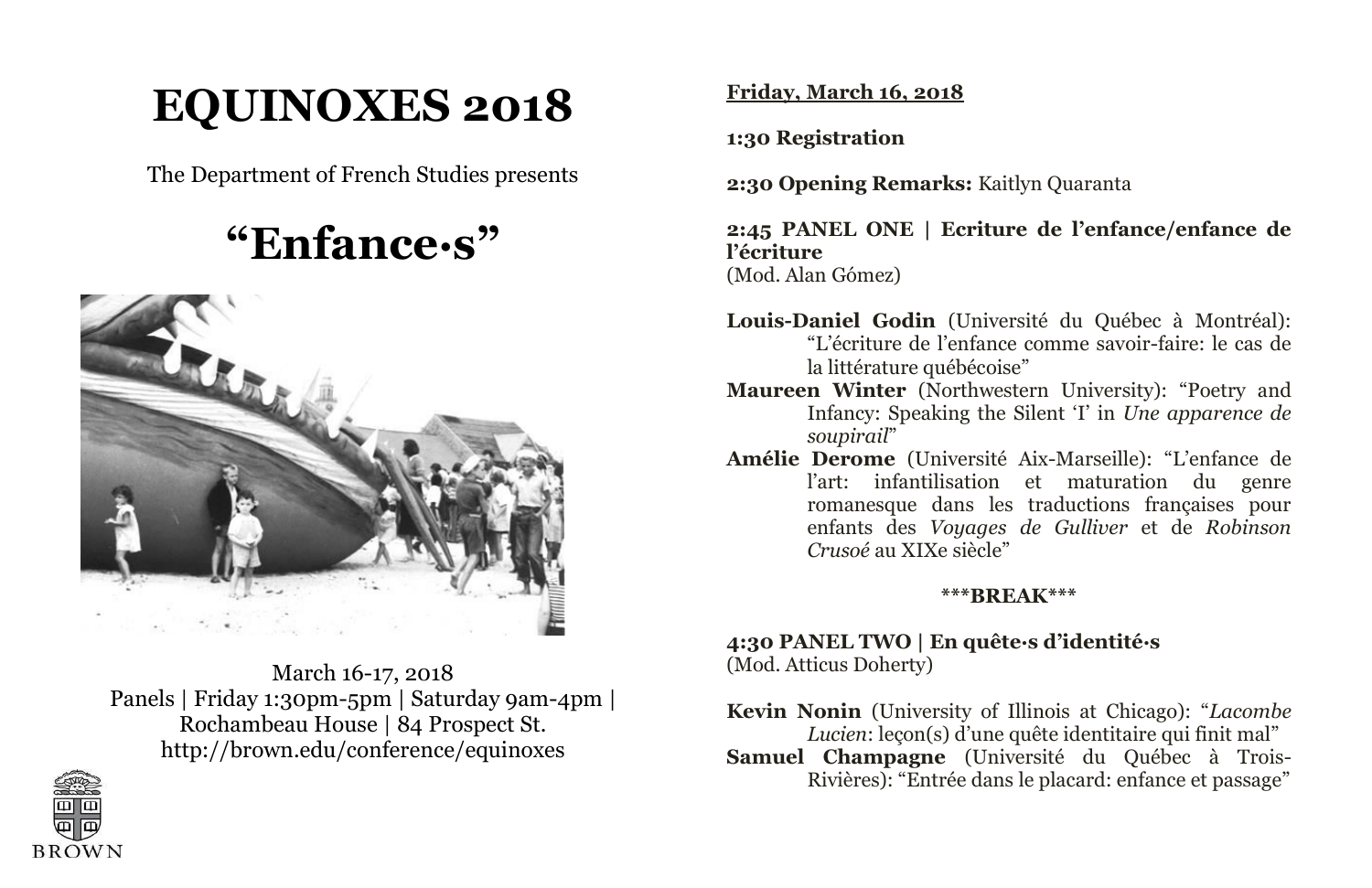**Jonathan Devine** (University of Pittsburgh): "The Case of Ricky: Temporality, Truth, and the Non-Normative Child in the 21st Century"

#### **\*\*\*RECEPTION\*\*\***

#### **Saturday, March 17, 2018**

#### **8:00 Breakfast**

**9:00 PANEL THREE | Enfants de la Belle Epoque** (Mod. Mark Leunig)

- **Lang Wang** (Purdue University): "Restrained Spaces for Female Adolescents in Colette's Works"
- **Hannah Kosman** (Yale University): "Youth and Theatricality in Alain Fournier's *Le Grand Meaulnes*"
- **Olga Fedotova** (Université Lumière Lyon 2): "Louis Ratisbonne et la poésie pour enfants au XIXe siècle"

#### **\*\*\*BREAK\*\*\***

#### **10:30 PANEL FOUR | En·jeux contemporains** (Mod. Laurin Williams)

**Cheikhna Aliou Diagana** (Université de Limoges): "Résilience et violence guerrière chez les filles soldats dans le texte africain contemporain"

- **Emilie Drouin** (Université de Montréal, CRILCQ): "L'immaturité comme refuge: l'enfance en crise dans le roman québécois de l'extrême-contemporain"
- **Julien Defraeye** (University of Waterloo): "Convergence(s) ontologique(s): le retour à l'enfance dans la littérature environnementale québécoise"

#### **\*\*\*LUNCH\*\*\***

# **1:30 PANEL FIVE | Le Républicanisme français face à la jeunesse**

(Mod. Kelly McCray)

- **Paige Pendarvis** (University of Pennsylvania): "Putting the Past on Trial: The Baudin Affair and the Memory of the Second Republic in Refashioning French Republicanism"
- **Valentin Duquet** (Syracuse University): "La jeune femme arabe face à l'histoire: à la croisée des regards"

#### **\*\*\*BREAK\*\*\***

# **3:00 PANEL SIX | Contes et Merveilles**

(Mod. Steven Davis)

- **Elizabeth Howard** (University of Oregon): "Madame d'Aulnoy & the Development of the Fairy Tale in France"
- **Atticus Doherty** (Brown University): "Childhood in Ruins: The Narcissus Myth and Jean Lorrain's Decadent *Contes de Fées*"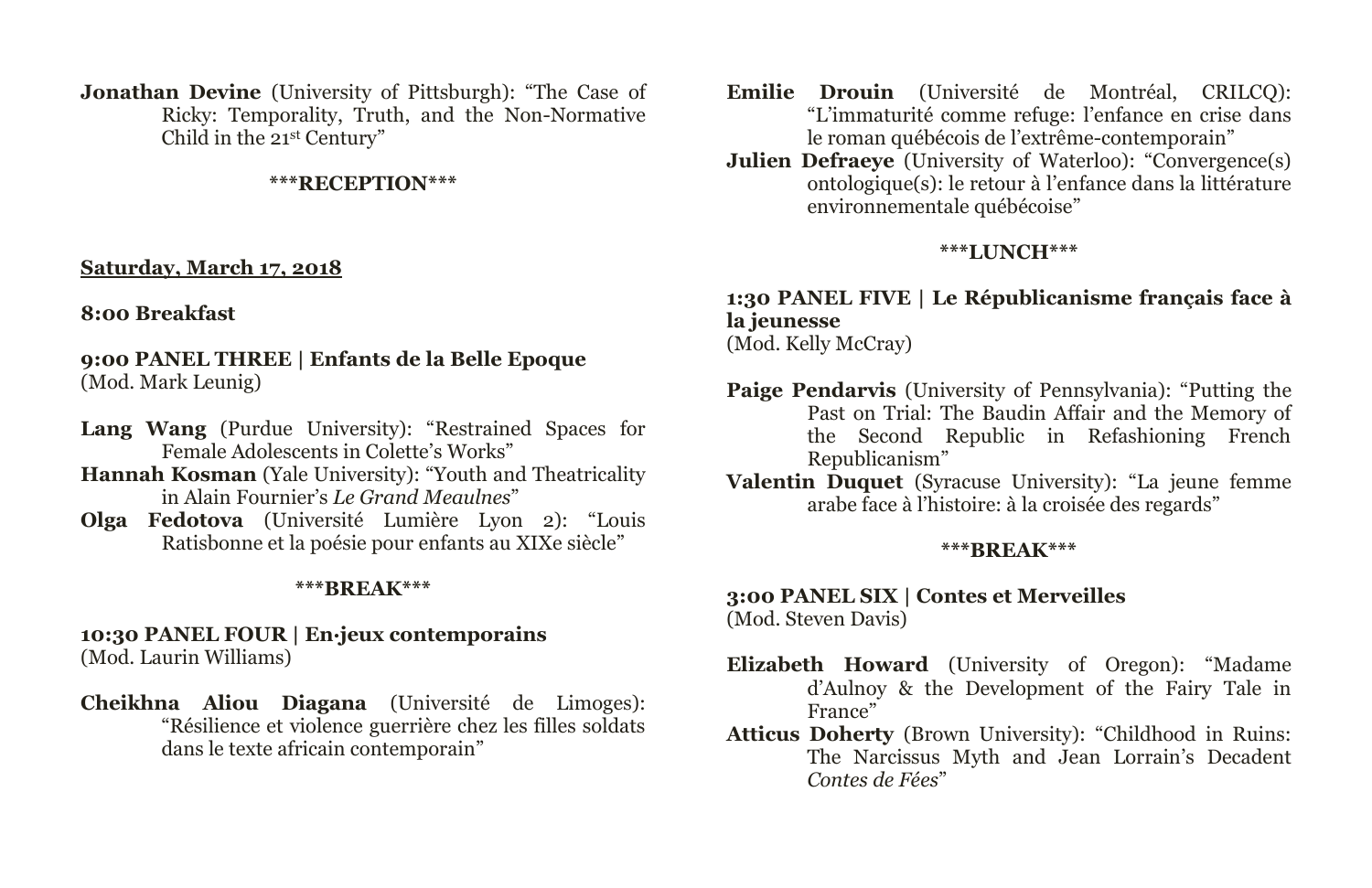#### **\*\*\*BREAK\*\*\***

**4:30 KEYNOTE ADDRESS**  (Mod. Benjamin Fancy)

**Pauline de Tholozany** (Clemson University): "'Sophie, *avec impatience:'* Of Impatient Children, Broken Stuff, and Irritated Adults in 19th-Century"

**6:00 Closing Remarks:** Sophie Brunau-Zaragoza

#### **\*\*\*RECEPTION\*\*\***

#### **BROWN UNIVERSITY**

**The Department of French Studies presents**

**PAULINE DE THOLOZANY (Clemson University)**

**"'Sophie,** *avec impatience:'* **Of Impatient Children, Broken Stuff, and Irritated Adults in 19th-Century France"**

> **Saturday, March 17, 2018 4:30pm (reception to follow)**



Pauline de Tholozany is an Assistant Professor in the Languages Department at University. specializes in 19th-century French literature and culture. Her first book, *L'école de la maladresse* (Paris: Honoré Champion, 2017), is a history of clumsiness in the 18th and 19th centuries. It seeks to understand why clumsiness came to be viewed as a sign of

sincerity and/or originality in the 19th century. She has published articles in various journals such as 19th-Century